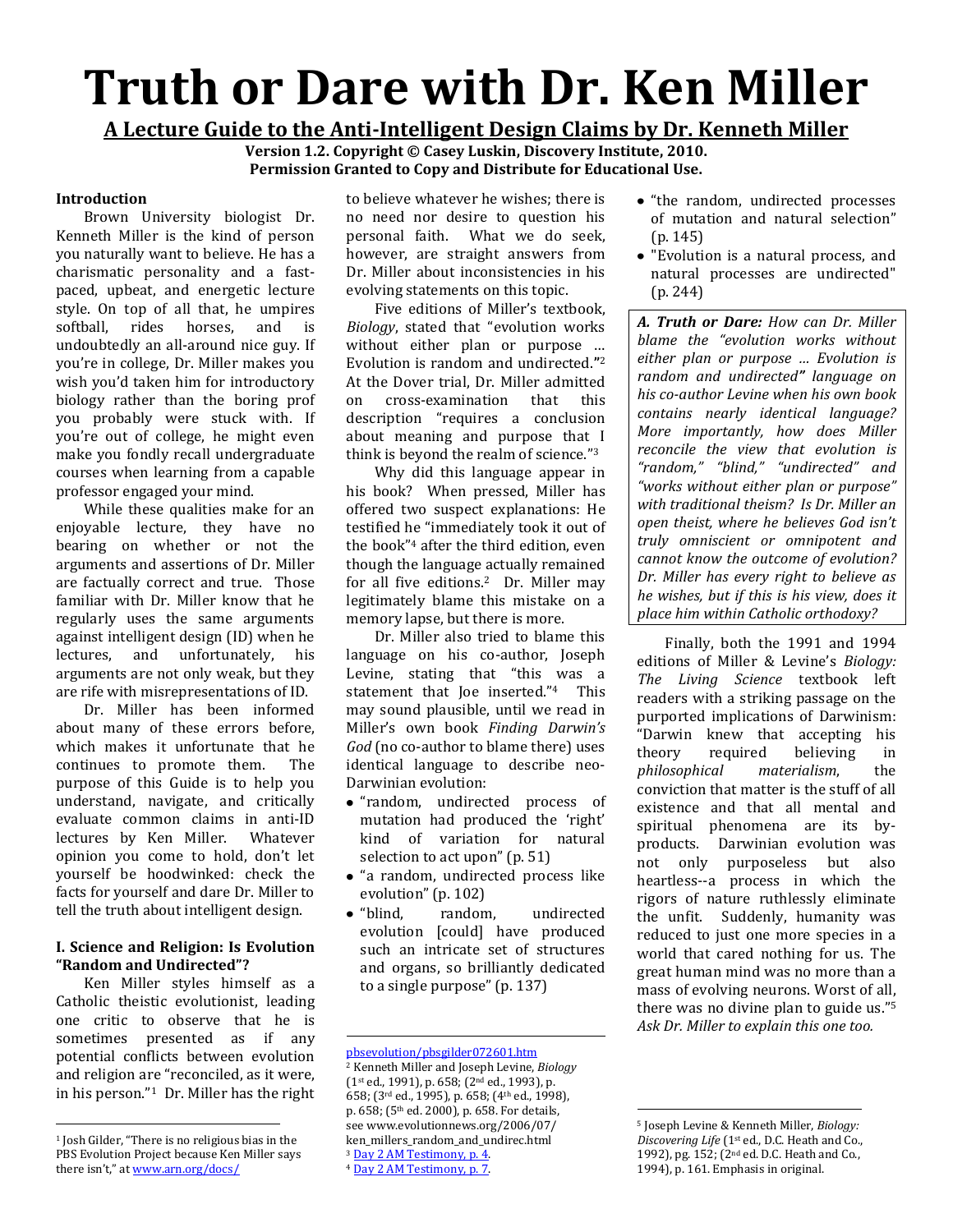## **II. Misrepresenting the Definition of Intelligent Design**

At the Dover trial, Ken Miller asserted under oath that intelligent design is merely "a negative argument against evolution" which requires an appeal to the supernatural: "It is what a philosopher might call the argument from ignorance, which is to say that, because we don't understand something, we assume we never will, and therefore we can invoke a cause outside of nature, a supernatural creator or supernatural designer."6 Dr. Miller even stated this holds true in all cases: "The evidence is always negative, and it basically says, if evolution is incorrect, the answer must be design."<sup>6</sup> These are outright misrepresentations of ID made by Dr. Miller, and it's likely you'll hear these same mistakes at any anti-ID lectures from Dr. Miller that you attend.

*The Positive Argument for Design:*  At the Dover trial, ID proponents were extremely clear that ID is not merely a negative argument against evolution but uses a strong positive argument. Michael Behe refuted Miller's testimony by stating: "This argument for design is an entirely positive argument. This is how we recognize design by the purposeful arrangement of parts."7 Behe also made this clear in the afterward to *Darwin's Black Box*: "[I]rreducibly complex systems such as mousetraps and flagella serve both as negative arguments against gradualistic explanations like Darwin's and as positive arguments for design. The negative argument is that such interactive systems resist explanation by the tiny steps that a Darwinian path would be expected to take. The positive argument is that their parts appear arranged to serve a purpose, which is exactly how we detect design."<sup>8</sup>

Scott Minnich and Stephen Meyer also explain the positive argument for design: "Molecular machines display a key signature or hallmark of design, namely, irreducible complexity. In all irreducibly complex systems in which the cause of the system is known by experience or observation, intelligent design or engineering played a role the origin of the system … in any other context we would immediately recognize such systems as the product of very intelligent engineering. Although some may argue this is a merely an argument from ignorance, we regard it as an inference to the best explanation, given what we know about the powers of intelligent as opposed to strictly natural or material causes."<sup>9</sup>

ID is thus not merely a negative argument against evolution but is based upon finding in nature the types of complexity which in our experience derive from intelligent causes. Stephen Meyer makes this point clear in a scientific paper published in *Proceedings of the Biological Society of Washington*: "Our experience-based knowledge of information-flow confirms that systems with large amounts of specified complexity (especially codes and languages) invariably originate from an intelligent source from a mind or personal agent."<sup>10</sup> This specified complexity, also called complex and specified information (CSI), is a tell-tale indicator that intelligence was at work. Meyer explains why this makes for a positive—not negative—argument for design: "by invoking design to explain the origin of new biological information, contemporary design theorists are not positing an arbitrary explanatory element unmotivated by a consideration of the evidence. Instead, they are positing an entity possessing precisely the attributes and causal powers that the phenomenon in question requires as a condition of its production and explanation."<sup>10</sup>

*ID and the Supernatural:* ID proponents have made it clear that ID appeals to an intelligent cause, and necessarily not to a supernatural one. During the Dover trial, pro-ID microbiologist Scott Minnich was asked "whether intelligent design requires the action of a supernatural creator," and replied, "It does not."<sup>11</sup> Likewise, William Dembski writes that

<sup>10</sup> Stephen C. Meyer, "The origin of biological [information and the higher taxonomic](http://www.discovery.org/a/2177)  [categories](http://www.discovery.org/a/2177)," *Proceedings of the Biological Society of Washington*, Vol. 117(2):213-239 (2004).

<sup>11</sup> [Day 20 PM Testimony, pp. 45-46.](http://www.talkorigins.org/faqs/dover/day10am2.html)

l

"design theorists recognize that the nature, moral character and purposes of this intelligence lie beyond the competence of science and must be left to religion and philosophy," <sup>12</sup> and explains with Jonathan Wells that "[e]xplanations that call on intelligent causes require no miracles but cannot be reduced to materialistic explanations."13 Similarly Michael Behe writes that "as regards the identity of the designer, modern ID theory happily echoes Isaac Newton's phrase *hypothesis non fingo* [to make no hypothesis].*" 14* 

The reasons why ID merely appeals to intelligence and not to the "supernatural" are principled rather than rhetorical. As explained earlier, we have observation-based experience with intelligence showing us that intelligence is the cause of high CSI. This allows us to scientifically detect intelligent causation when we find CSI in nature. But we have no observation-based experience with the supernatural, and thus a scientific investigation which detects high CSI in nature can infer intelligent causation, but such a scientific investigation could not go so far as to specify that the intelligence is supernatural. ID is thus a positive argument that, contrary to Miller's words, does not merely argue that "if evolution is incorrect, the answer must be design."<sup>6</sup> In contrast, ID uses a positive argument and respects the boundaries of science: it merely appeals to intelligence, does not try to go beyond what the data can tell us and determine whether the designer is natural or supernatural.

Good scholarship always tries to critique one's opponents' actual and strongest arguments rather than merely tearing down straw men caricatures. Unfortunately, Dr. Miller is notorious for using the latter approach rather than the former when attacking ID. As Michael Behe observes: "In philosophy there is something called the 'principle of charitable reading.' In a nutshell it means that one should construe an author's argument in the best way possible, so that the argument is

 $\ddot{\phantom{a}}$ 

 $\overline{\phantom{a}}$ <sup>6</sup> [Day 1 PM Testimony, pp. 15, 36-37.](http://www.talkorigins.org/faqs/dover/day1pm.html)

<sup>7</sup> [Day 10 AM Testimony, p. 110.](http://www.talkorigins.org/faqs/dover/day10am2.html)

<sup>8</sup> *Darwin's Black Box*, pp. 263-264 (2006).

<sup>9</sup> "[Genetic analysis of coordinate flagellar and](http://www.discovery.org/scripts/viewDB/filesDB-download.php?id=389)  [type III regulatory circuits in pathogenic](http://www.discovery.org/scripts/viewDB/filesDB-download.php?id=389)  [Bacteria](http://www.discovery.org/scripts/viewDB/filesDB-download.php?id=389)," in Proceedings of the Second International Conference on Design & Nature, Rhodes Greece (2004).

<sup>12</sup> *The Design Revolution*, p. 42 (2004).

<sup>13</sup> *The Design of Life*, pp. 13-14 (2008).

<sup>14</sup> "The Modern Intelligent Design Hypothesis," *Philosophia Christi*, Vol. 3, p. 165 (2001).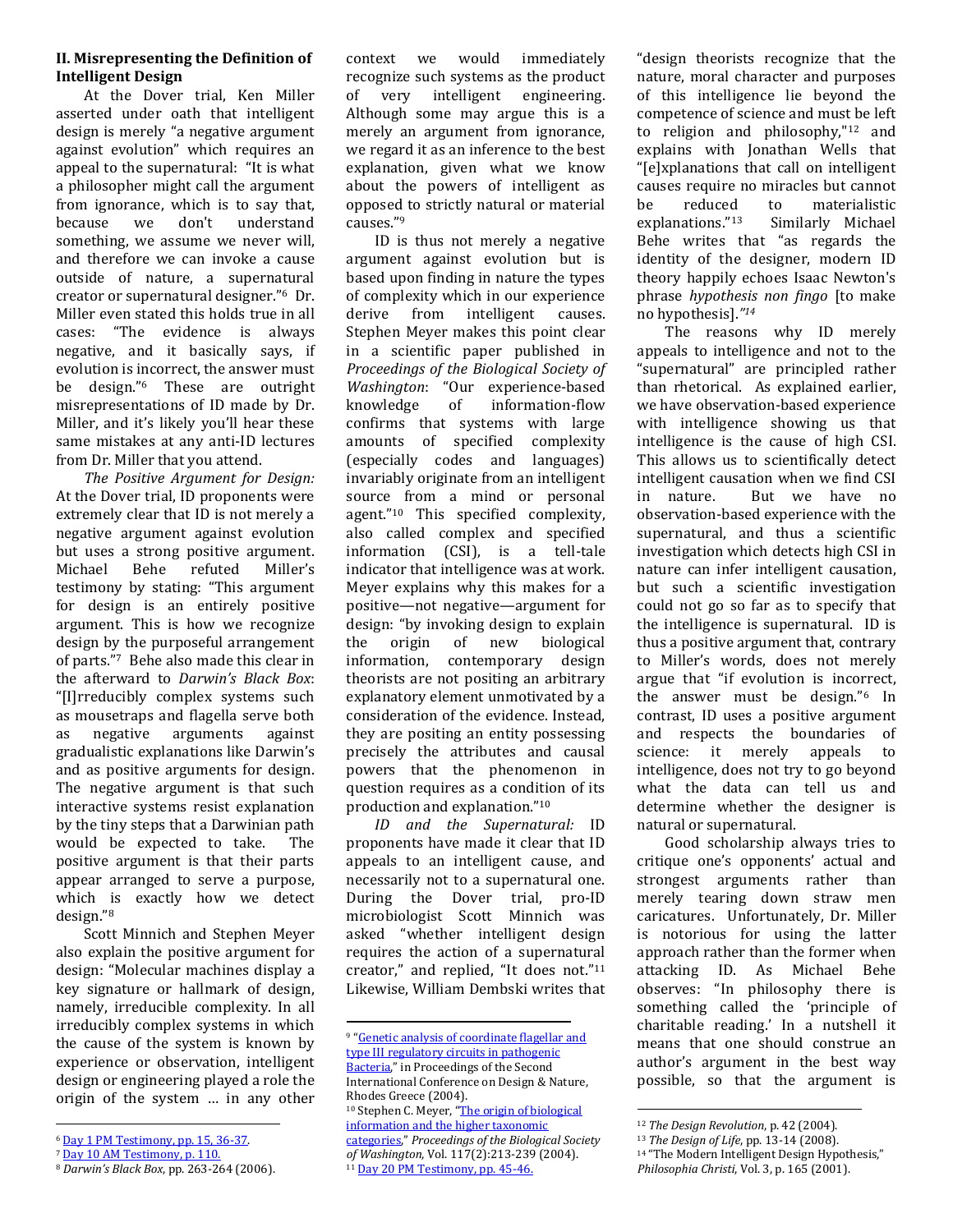engaged in its strongest form. Unfortunately, in my experience Miller does the opposite  $-$  call it the 'principle of malicious reading.' He ignores (or doesn't comprehend) context, ignores (or doesn't comprehend) the distinctions an author makes, and construes the argument in the worst way possible."<sup>15</sup>

In *Only a Theory*, Miller claims that "The most sincere compliment anyone can pay to a scientific idea is to take it seriously." <sup>16</sup> Does Dr. Miller show any indication that he takes ID seriously?

*B. Truth or Dare: Why does Dr. Miller misrepresent ID as a negative argument against evolution that appeals to the supernatural when so many leading ID proponents have made it clear that ID has a strong positive argument and appeal to an intelligent cause, not a supernatural one? Is he informing his audiences about the actual theory of ID as it's promoted by its proponents? Does Dr. Miller feel that the actual arguments of ID proponents are too strong, so he must twist them, dodge them, and tear down straw men?* 

## **III. Confusing Evidence for Common Ancestry With Evidence for Darwinian Evolution**

Both at the Dover trial and in his lectures and books (such as *Only a Theory*), one of Dr. Kenneth Miller's primary responses to Michael Behe's arguments for irreducible complexity is to cite evidence for common ancestry. This class of evidence does not refute Behe because at most, evidence of sequence similarity in DNA demonstrates common ancestry—*not a Darwinian evolutionary pathway*. Indeed, on closer inspection, it turns out that much of Miller's favorite evidence does not even provide a strong case for common descent: Miller assumes that functional genetic similarities must result from common descent, ignoring the possibility that such biochemical similarities might result from *common design upon a functional blueprint*.

First, one of Miller's most common mistakes is to forget that evidence of common ancestry is NOT evidence of a Darwinian pathway, and thereby does not refute irreducible complexity. Behe, the leading proponent of irreducible complexity who also accepts common descent, aptly observes that "modern Darwinists point to evidence of common descent and erroneously assume it to be evidence of the power of random mutation." 17

Behe puts it even more clearly in *Darwin's Black Box*: "Although useful for determining lines of descent...comparing sequences cannot show how a complex biochemical system achieved its function—the question that most concerns us in this book. By way of analogy, the instruction manuals for two different models of computer put out by the same company might have many identical words, sentences, and even paragraphs, suggesting a common ancestry (perhaps the same author wrote both manuals), but comparing the sequences of letters in the instruction manuals will never tell us if a computer can be produced step-bystep starting from a typewriter....Like the sequence analysts, I believe the evidence strongly supports common descent. But the root question remains unanswered: What has caused complex systems to form?" 18

Miller's citation of similarities in DNA sequences in no way refutes irreducible complexity, nor does it demonstrate a stepwise Darwinian evolutionary pathway.

*C. Truth or Dare: Why does Dr. Miller repeatedly offer evidence of common descent as if it refutes irreducible complexity, when it doesn't logically demonstrate a Darwinian pathway and in fact the leading proponent of irreducible complexity accepts common descent?* 

Second, even though intelligent design is not necessarily incompatible with common descent (more on this later in Section IV), it should be noted that many of Dr. Miller's centerpiece examples of evidence for common descent turn out to be quite weak.

As noted, functional genetic similarities may result from common design rather than common descent. After all, designers regularly re-use

 $\overline{\phantom{a}}$ 

components or parts that work in different designs—such as re-using cars and wheels in airplanes, or reusing keyboards on both laptops and cell phones. Thus, when we find functional genetic similarity in different organisms, it might indicate common design.

Though he might not admit it, some of Miller's arguments implicitly concede this point. Miller contends that the way to refute design is not to find shared functional similarities but to find supposed nonfunctional "junk" DNA. As Miller writes: "Intelligent design cannot explain the presence of a nonfunctional pseudogene, unless it is willing to allow that the designer made serious errors, wasting millions of bases of DNA on a blueprint full of junk and scribbles. Evolution, however, can explain them easily. Pseudogenes are nothing more than chance experiments in gene duplication that have failed, and they persist in the genome as evolutionary remnants of the past history of the bglobin genes."<sup>19</sup>

Though Miller wrote those words in 1994, he continues to use the βglobin pseudogene as a refutation of ID—it was his centerpiece example of a pseudogene in his 2005 Dover testimony, in his 2008 book *Only a Theory*, and it's often mentioned in his lectures. Privately, Miller has cited such pseudogenes as "case-closed" evidence of common descent because "common ancestry is the only possible explanation for so many matching errors in the same gene." 20

Dr. Miller may be closing this case prematurely. Two authors wrote in *Annual Review of Genetics*: "pseudogenes that have been suitably investigated often exhibit functional roles." <sup>21</sup> According to these authors, functions include "gene expression, gene regulation, [and] generation of genetic (antibody, antigenic, and other) diversity."21 They further suggest that conserved DNA sequences in pseudogenes implies they have function: "Pseudogenes exhibit evolutionary conservation of gene

 $\overline{a}$ <sup>15</sup> Michael Behe, "Miller vs. Luskin Part 1," at [www.amazon.com/gp/blog/post/PLNK24TD6B](http://www.amazon.com/gp/blog/post/PLNK24TD6BTRVMLKJ) **TRVMLKI** <sup>16</sup> *Only a Theory*, p. 44 (2008).

<sup>17</sup> *The Edge of Evolution*, p. 95 (2007).

<sup>18</sup> *Darwin's Black Box*, pp. 175-176 (1996),

 $\overline{a}$ <sup>19</sup> "Life's Grand Design," *Technology Review*, Vol 97(2): 24-32 (February / March 1994).

<sup>&</sup>lt;sup>20</sup> Private correspondence with Dr. Miller.

<sup>21</sup> Evgeniy S. Balakirev, and Francisco J. Ayala, Pseudogenes, "Are They "Junk" or Functional DNA?," *Annual Review of Genetics*, Vol. 37:123–

<sup>51 (2003),</sup> emphasis added.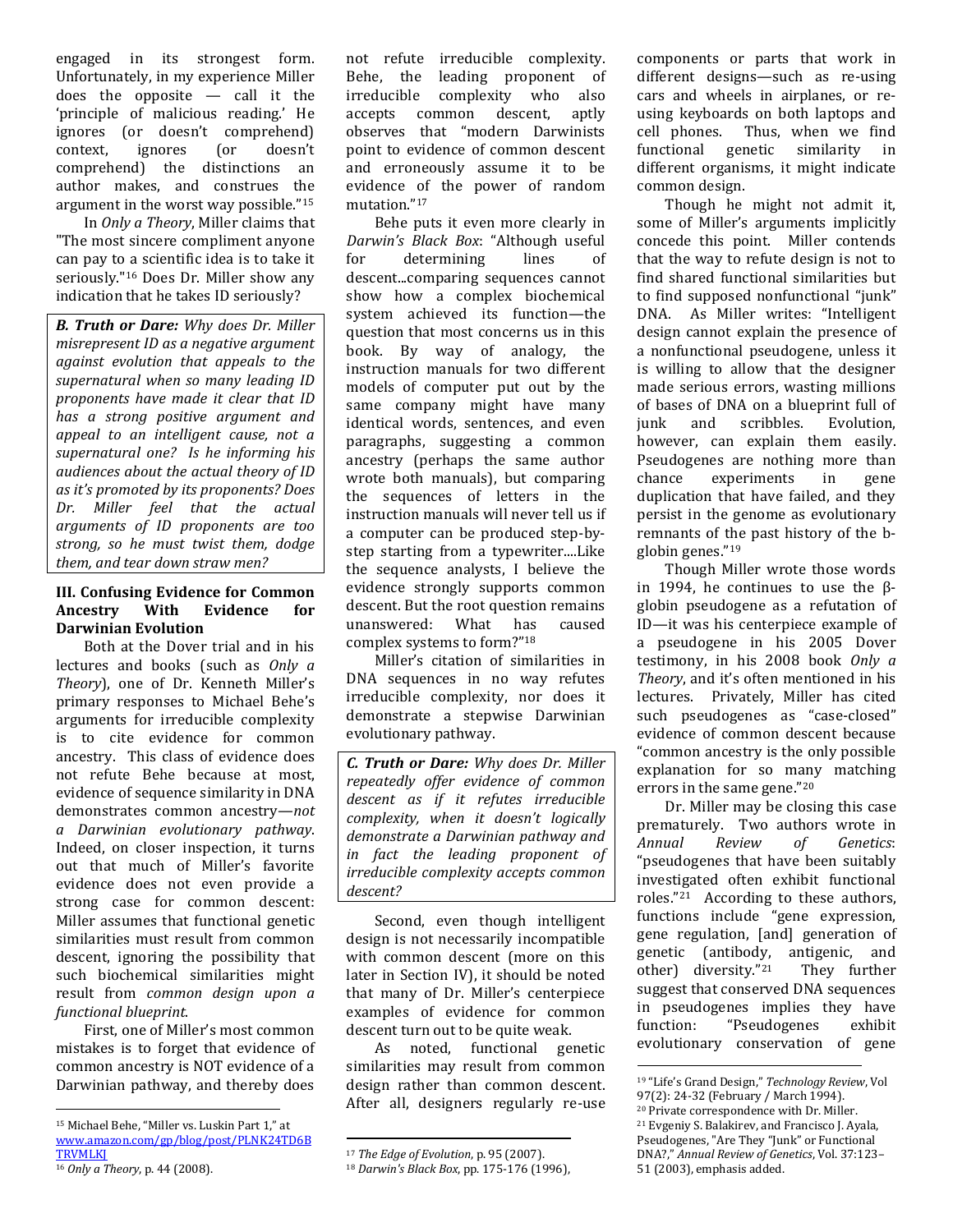sequence, reduced nucleotide variability, excess synonymous over nonsynonymous nucleotide polymorphism, and other features that are expected in genes or DNA sequences that have functional roles."21 Following such sound logic, the British pro-ID group Truth in Science recounts how Miller's favorite example — the β-globin pseudogene shows evidence of conserved sequence, implying that it could have function, which could refute Miller's centerpiece evidence of a functionless, junk DNA "pseudogene": *"The very fact that the beta-globin pseudogene appears to be conserved in humans, chimpanzees and gorillas speaks eloquently of the fact that this DNA has some important biological function. Genetic sequences are conserved and maintained when any mutation would render them non-functional (or less functional) and when any loss of activity is damaging the organism's prospects of survival. Such sequences are said to be under purifying (or stabilising) selection which means that deleterious mutations are removed from the gene pool restricting genetic diversity. … According to the recent review by Sasidharan and Gerstein: 'Although pseudogenes have generally been considered as evolutionary 'deadends', a large proportion of these sequences seem to be under some form of purifying selection - whereby natural selection eliminates deleterious mutations from the population - and genetic elements under selection have some use.' In the case of the beta-globin pseudogene, Wanapirak et al. have reported amazing conservation in the fine structure of the DNA with identical super-helical twists in the human, mouse, bovine, rabbit and chicken genomes. It needs to be remembered that maintenance of the genetic integrity of these structures is biochemically costly. It takes energy to duplicate DNA. The replicating machinery in the cell has built-in proof reading and excising enzymes that constantly check for mutation and damage. Numerous repair mechanisms have been identified to correct genetic damage and to excise incorrect sequences."<sup>22</sup>*

By assuming that the pseudogenes like the β-globin pseudogene in humans are functionless "junk" DNA, Dr. Miller is not only wrong; he may be hindering the progress of science by discouraging scientists from discovering its true function. This is ironic for someone who has accused ID of stopping science.

Finally, a piece of evidence Dr. Miller commonly cites as demonstrating human/chimp common ancestry is the fusion of chromosome 2 in humans, which he argues has a structure similar to what one would expect if chimp chromosomes 2a and 2b were fused together, end to end. Without belaboring the details (which are covered elsewhere<sup>23</sup>), the evidence for human chromosomal fusion simply indicates that our ancestors once had 48 chromosomes. But it tells us nothing definitive about whether our lineage leads back to a common ancestor shared with with apes. Human chromosomal fusion merely shows that at some point within our human lineage, two chromosomes became fused. That's it.

If we step outside the Darwinian box, then the following scenario becomes possible:

(1) The human lineage arose separately from that of apes with 48 chromosmes, (2) a chromosomal-fusion event occurred, and (3) the trait spread throughout the human population. In such a scenario, the evidence would appear precisely as we find it, without any common ancestry between humans and apes. The two diagrams at right show two models for explaining the evidence for human chromosomal fusion.

At most, the fusion evidence confirms something we already knew: humans and apes share a similar genetic structure. But this might have been predicted by morphological studies without considering evolution. Again, common

[www.salvomag.com/new/](http://www.salvomag.com/new/articles/salvo6/6luskin.php)

 $\overline{a}$ 

design can also account for such functional genetic similarities, and the fusion evidence does not demonstrate that humans share a common ancestor with apes.

Dr. Miller may reply that his model predicts the fusion evidence. But if we didn't find evidence for fusion in human chromosome 2, would that really refute Darwinism? No. Evolutionists would just claim that the fused telomeres and extra centromere were deleted.

*D. Truth or Dare: Has it actually been established that pseudogenes especially those with conserved sequence like the β-globin pseudogene—are functionless "junk"- DNA? Wouldn't it be more appropriate to take a "wait and see" approach, especially since so many types of oncedismissed "junk"-DNA have turned out to have function? Why must common design be excluded from our explanatory toolkit to account for the genetic similarities between humans and apes? Does the fusion evidence really require we share a common ancestor with apes?*



## **IV. The Name-Dropping Approach to Transitional Fossils**

Dr. Miller not only conflates evidence for common descent with evidence for Darwinian evolution, but in his book *Only a Theory* he even goes so far as to misrepresent ID as necessarily challenging common descent and requiring "individual

 $\overline{\phantom{a}}$ <sup>22</sup> "The Changing Face of Pseudogenes," at [www.truthinscience.org.uk/site/content/view/](http://www.truthinscience.org.uk/site/content/view/277/65) [277/65](http://www.truthinscience.org.uk/site/content/view/277/65) (internal citations removed).

<sup>23</sup> Se[e www.ideacenter.org/contentmgr/](http://www.ideacenter.org/contentmgr/showdetails.php/id/1392) [showdetails.php/id/1392](http://www.ideacenter.org/contentmgr/showdetails.php/id/1392) or

[articles/salvo6/6luskin.php](http://www.salvomag.com/new/articles/salvo6/6luskin.php)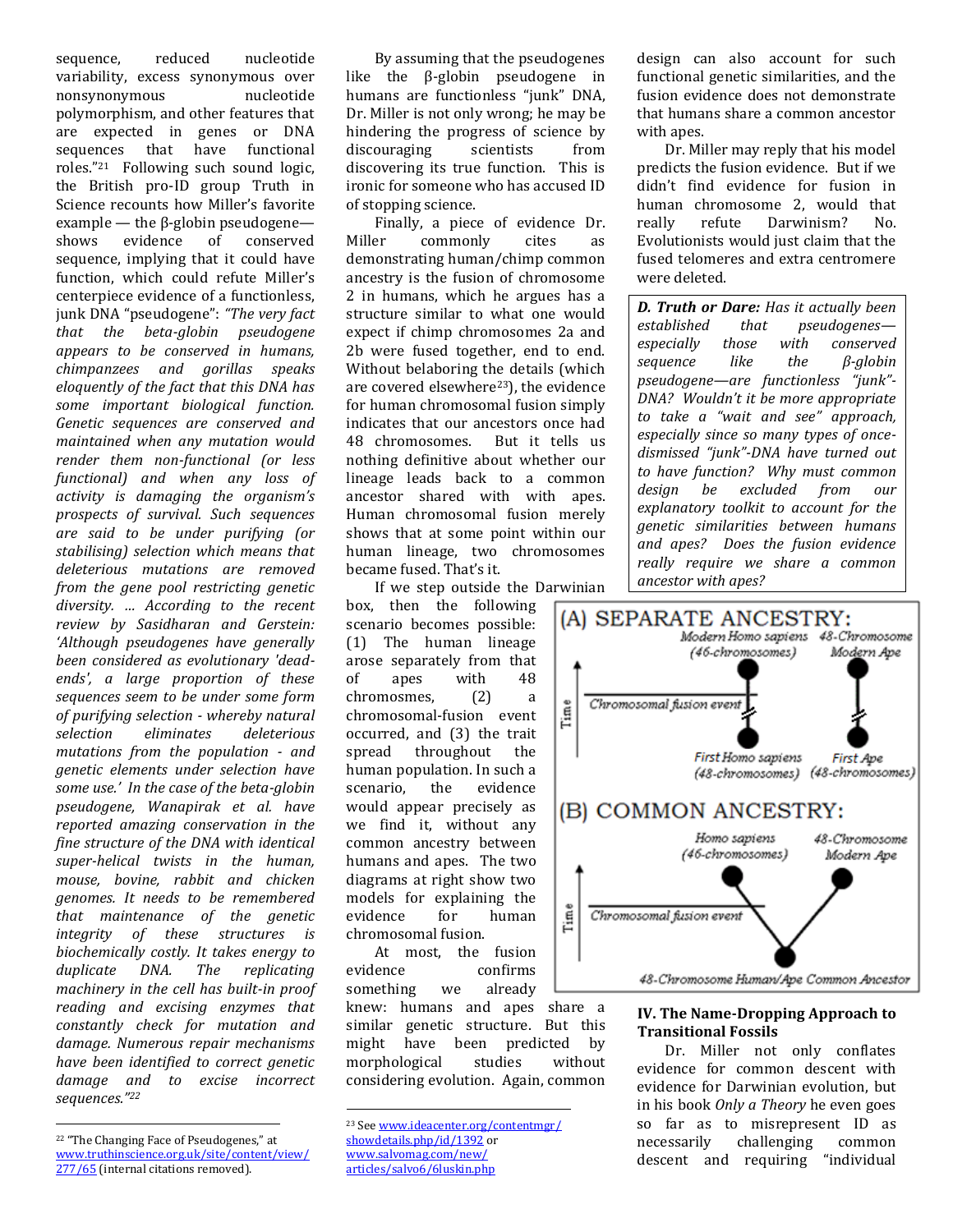species, directly created by the designer, each without any relationship to the other."24 This of course is not at all true. As we saw in the previous section, Michael Behe states, "I believe the evidence strongly supports common descent."18 Similarly, William Dembski explains: "Intelligent design does not require organisms to emerge suddenly or to be specially created from scratch by the intervention of a designing intelligence."<sup>25</sup>

*E. Truth or Dare: Why does Dr. Miller misrepresent ID as incompatible with common descent and even requiring special creation of each individual species when ID proponents have been very clear that their theory does not require this?*

Misrepresentations aside, as part of his case for common descent, Professor Miller loves to name-drop fossils which allegedly demonstrate evolutionary transitions between various groups. While there are a number of examples he likes to give, three can be covered here:

*Fish to Amphibians:* Dr. Miller commonly cites *Tiktaalik* as a transitional form between fish and amphibians. Its discoverer Neil Shubin even claimed it is a "fish with a wrist." The reality is that *Tiktaalik* has a fin that is quite unextraordinarily fish-like and has a wholly different structure from the true wrists of tetrapods. Since *Tiktaalik* has no carpal bones, phalanges, or other tetrapod wristbones, it would seem that the wrist of *Tiktaalik* exists only the minds of evolutionists with overactive imaginations.<sup>26</sup>

*Whales Transitions:* Dr. Miller cites alleged fossil transitions between land-mammals and whales. He often

 $\overline{\phantom{a}}$ 

<sup>26</sup> For more responses on *Tiktaalik*, s*ee*:

"For Darwinian Evolution, It's One Step Forward, Acknowledging Two Steps Back: Taking A Look at Tiktaalik," at [www.evolutionnews.org/2006/04/one\\_step\\_fo](http://www.evolutionnews.org/2006/04/one_step_forward_two_steps_bac.html) [rward\\_two\\_steps\\_bac.html](http://www.evolutionnews.org/2006/04/one_step_forward_two_steps_bac.html)

name-drops many fossils, but whale evolution expert Philip Gingerich admits that this series merely has "fossils illustrating three or four steps that bridge the precursor of whales to today's mammals."27 Even if we grant—for the sake of argument—that some of these fossils have characteristics intermediate between land-mammals and whales, neo-Darwinists are still left with a grave conundrum: Alan Feduccia observes that "the evolution of whales (the 'poster child' for macroevolution) from terrestrial ungulates is well documented at < 10 million years."<sup>28</sup> Think about that for a moment.

According to the fossil record, if neo-Darwinism is correct then whales, with all of their complex adaptations for aquatic life evolved by unguided natural selection and random, blind mutations from a "primitive little mammal"<sup>29</sup> to a full-fledged whale in less than ten million years. Whales have a long generation time, meaning that there were perhaps only a few million generations at best to allow for the change to add up. If they had a generation time as short as 5 years, Haldane's dilemma predicts that at most only a few thousand mutations could become fixed into an evolving population during that time period.<sup>30</sup> This is dramatically insufficient to account for the innumerable complex genetic changes that would be required to convert a land mammal into a fully aquatic whale. In other words, regardless of what fossils are found, the fossil record permits dramatically insufficient time to convert a land-mammal into a whale by neo-Darwinian processes.

*Hominid Fossils:* Ken Miller often cites hominid fossils as alleged examples of transitional forms. His book *Only a Theory* states that when it comes to human origins, "[w]e have, in reality, discovered so many missing links that the real question has become how to deal with this embarrassment of

l

riches—in other words, how to connect the dots."<sup>31</sup>

The leading evolutionary biologist Ernst Mayr, in his 2004 book *What Makes Biology Unique?: Considerations on the Autonomy of a Scientific Discipline*, stated: "The earliest fossils of *Homo*, *Homo rudolfensis* and *Homo erectus*, are separated from Australopithecus by a large, unbridged gap. How can we explain this seeming saltation? Not having any fossils that can serve as missing links, we have to fall back on the time-honored method of historical science, the construction of a historical narrative."32 It seems that Miller's standard for a "missing link" is any fossil that exists, regardless of whether it actually demonstrates the evolution of humans. But when it comes to key evolutionary events—such as fossils that bridge the gap between the ape-like australopithecines and our genus *Homo*, Mayr acknowledged that the links are still "missing."

*F. Truth or Dare: Why does Dr. Miller believe these are "missing links" that demonstrate evolution? Can he go beyond name-dropping and elaborate on the specific qualities that cause them to be "missing links"? Is it mathematically feasible to evolve a fully aquatic whale from a small landmammal in less than ten million years? Why do leading authorities like Ernst Mayr differ from Ken Miller and state that we are indeed "missing" key links between ape-like australopithecines and our genus Homo?* 

#### **V. Spinning Tales on the Flagellum**

Ken Miller has been making the same objections about irreducible complexity and the bacterial flagellum for a long time. In his Dover testimony, his book *Only a Theory*, and in other writings he argues that irreducible complexity for the flagellum is refuted because about 10 flagellar proteins can also be used to construct a toxin-injection machine (called the Type-III Secretory System, or T3SS) that some predatory bacteria use to kill other cells. Miller may even boast that Judge Jones ruled that the T3SS explained how the bacterial flagellum could evolve: "[W]ith regard

<sup>24</sup> *Only a Theory*, p. 51 (2008).

<sup>25</sup> *The Design Revolution*, p. 178 (2004).

<sup>&</sup>quot;An 'Ulnare' and an 'Intermedium' a Wrist Do Not Make: A Response to Carl Zimmer," at [www.evolutionnews.org/2008/08/an\\_ulnare\\_](http://www.evolutionnews.org/2008/08/an_ulnare_and_an_intermedium_a.html) and an intermedium a.html

<sup>&</sup>quot;Tiktaalik roseae: Where's the Wrist?," at [www.evolutionnews.org/2008/07/](http://www.evolutionnews.org/2008/07/tiktaalik_roseae_wheres_the_wr.html) tiktaalik roseae wheres the wr.html

<sup>27</sup> [www.actionbioscience.org/](http://www.actionbioscience.org/evolution/gingerich.html)

[evolution/gingerich.html](http://www.actionbioscience.org/evolution/gingerich.html)

<sup>28</sup> "'Big bang' for tertiary birds?," *Trends in Ecology and Evolution*, Vol.18:172-176 (2003). <sup>29</sup> Steven Stanley, *The New Evolutionary Timetable*, p. 93.

<sup>30</sup> See Walter ReMine, The Biotic Message.

 $\overline{a}$ <sup>31</sup> *Only a Theory*, p. 92 (2008).

<sup>32</sup> *What Makes Biology Unique?*, p. 198 (2004).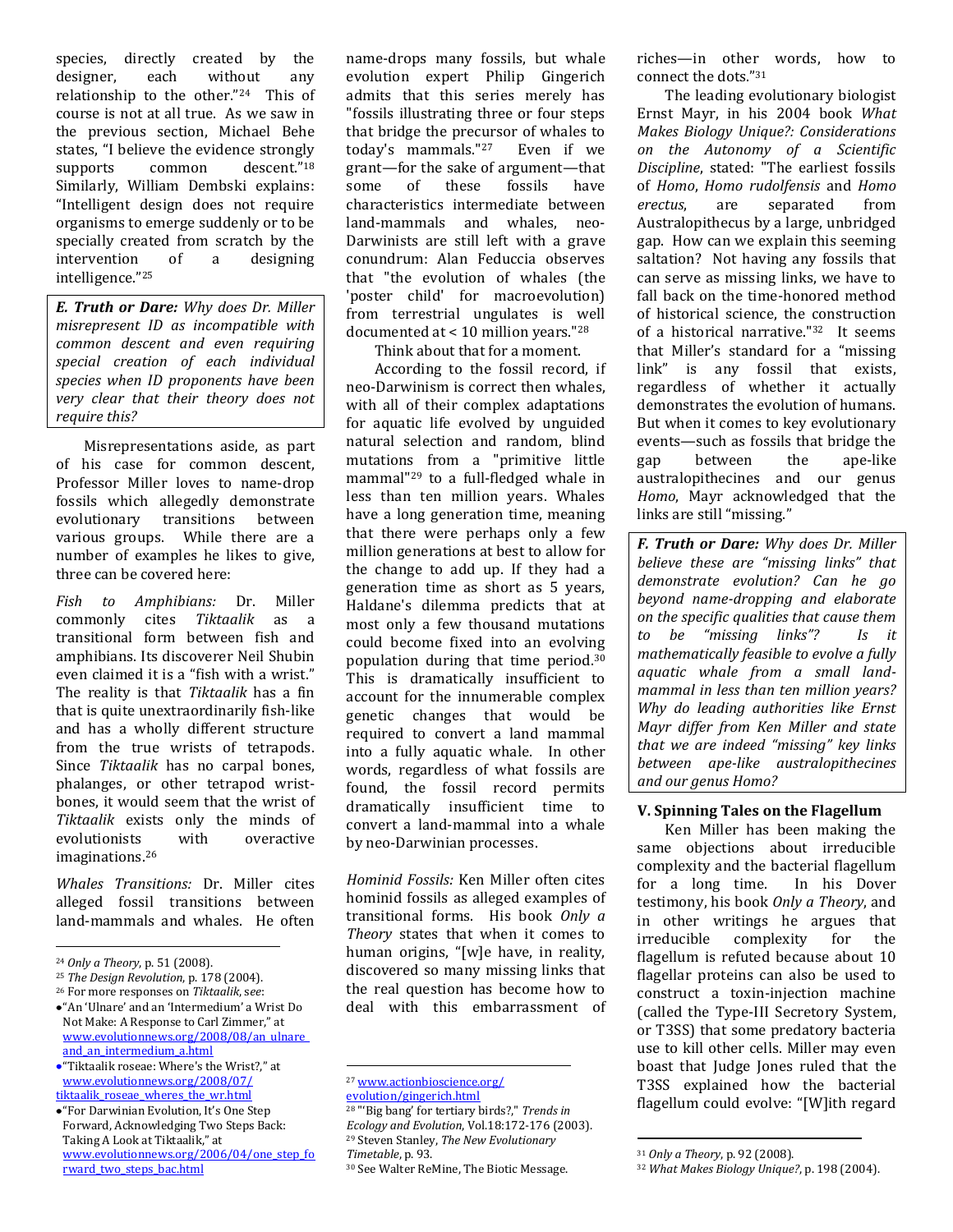to the bacterial flagellum, Dr. Miller pointed to peer-reviewed studies that identified a possible precursor to the bacterial flagellum, a subsystem that was fully functional, namely the Type-III Secretory System."<sup>33</sup>

However, there are strong reasons to doubt these hypotheses.

First, leading biologists argue that phylogenetic data implies the T3SS could not have been a precursor to the flagellum.34 As *New Scientist* reported: "One fact in favour of the flagellumfirst view is that bacteria would have needed propulsion before they needed T3SSs, which are used to attack cells that evolved later than bacteria. Also, flagella are found in a more diverse range of bacterial species than T3SSs. 'The most parsimonious explanation is that the T3SS arose later,' says biochemist Howard Ochman at the University of Arizona in Tucson."<sup>35</sup>

Second, the T3SS is composed of only about  $\frac{1}{4}$  of the proteins in the flagellum, and does not account for how the fundamental function of the flagellum—its propulsion system evolved. The unresolved challenge that the irreducible complexity of the flagellum continues to pose for Darwinian evolution is starkly summarized by William Dembski: "At best the T[3]SS represents one possible step in the indirect Darwinian evolution of the bacterial flagellum. But that still wouldn't constitute a solution to the evolution of the bacterial flagellum. What's needed is a complete evolutionary path and not merely a possible oasis along the way. To claim otherwise is like saying we can travel by foot from Los Angeles to Tokyo because we've discovered the Hawaiian Islands. Evolutionary biology needs to do better than that."<sup>36</sup>

Dembski's critique is apt because it recognizes that Miller wrongly characterizes irreducible complexity as focusing on the non-functionality of sub-parts. In contrast, Behe properly tests irreducible complexity by

l

assessing the plausibility of the entire functional system to assemble in a step-wise fashion, even if sub-parts can have functions outside of the final system. The "leap" required by going from one functional sub-part to the entire functional system is indicative of the degree of irreducible complexity in a system. Contrary to Miller's assertions, Behe never argued that irreducible complexity mandates that sub-parts can have no function outside of the final system.

Miller misconstrued the proper way of testing irreducible complexity, and his argument amounts to this: *if my laptop's power cord could also be used to power my toaster, then my laptop is no longer irreducibly complex.*  Because a laptop requires a number of parts necessary for function, this is preposterous. So is Dr. Miller's straw method of testing irreducible complexity, as seen in the 2 diagrams at right.

In contrast, microbiologist Scott Minnich properly tested for irreducible complexity through genetic knock-out experiments. He presented this evidence during the Dover trial, which showed that the flagellum is irreducibly complex with respect to its complement of 35 genes: "One mutation, one part knock out, it can't swim. Put that single gene back in we restore motility. … knock out one part, put a good copy of the gene back in, and they can swim. By definition the system is irreducibly complex. We've done that with all 35 components of the flagellum, and we get the same effect."<sup>37</sup>

Minnich explained that even if Miller's scenario turned out to be true, it would *not* demonstrate a Darwinian origin of the flagellum because there is a huge leap in complexity from a T3SS to a flagellum. Unfortunately, Judge Jones ignored Minnich's research supporting irreducible complexity of the flagellum, and instead ruled that Miller refuted the irreducible complexity of the flagellum. Ironically, a review article in *Nature Reviews Microbiology* the following year admitted that "the flagellar research community has scarcely begun to consider how these systems have

evolved."38 Did Miller actually demonstrate the flagellum could have evolved by Darwinian evolution?





**Figure B:** Take away the keystone of the arch, t, and the arch falls down. But piece s may be left standing:



Does the fact that s remains standing imply the rest of the arch is not irreducibly complex? No. Likewise, the fact that a fraction of the flagellum forms T3SS does not imply that the flagellum itself is not irreducibly complex. To refute irreducible complexity, Dr. Miller would have to show how a fully functional flagellum could form in a step-by-step fashion. He hasn't shown anything close to that.

*G. Truth or Dare: Why does Dr. Miller promote an improper way of testing for irreducible complexity and misconstrue Behe's theories as prohibiting the use of sub-parts in other systems? Has Dr. Miller actually provided anything close to a complete evolutionary pathway for the origin of the flagellum? Has anyone done this? How does Miller's evidence refute Scott Minnich's genetic knockout experiments which show the flagellum is irreducibly complex with respect to its complement of about 35 genes?* 

 $\overline{a}$ 

<sup>33</sup> *Kitzmiller v. Dover* ruling, p. 76.

<sup>34</sup> See Milton H. Saier, Jr., Evolution of Bacterial Type III Protein Secretion Systems, *Trends in Microbiology* 113:12 (2004).

<sup>35</sup> Dan Jones, "Uncovering the evolution of the bacterial flagellum," *New Scientist* (2-16-08). <sup>36</sup> Dembski, Rebuttal to Reports by Opposing Expert Witnesses, p. 52, at [www.designinference.com/documents/2005.09.](http://www.designinference.com/documents/2005.09.Expert_Rebuttal_Dembski.pdf)

[Expert\\_Rebuttal\\_Dembski.pdf](http://www.designinference.com/documents/2005.09.Expert_Rebuttal_Dembski.pdf)

l <sup>37</sup> [Day 20 PM Testimony, pp. 107-108.](http://www.talkorigins.org/faqs/dover/day20pm2.html)

<sup>38</sup> Pallen & Matzke, "From The Origin of Species to the Origin of Bacterial Flagella," *Nat. Revs. Microbiology*, Vol. 4:788 (2006).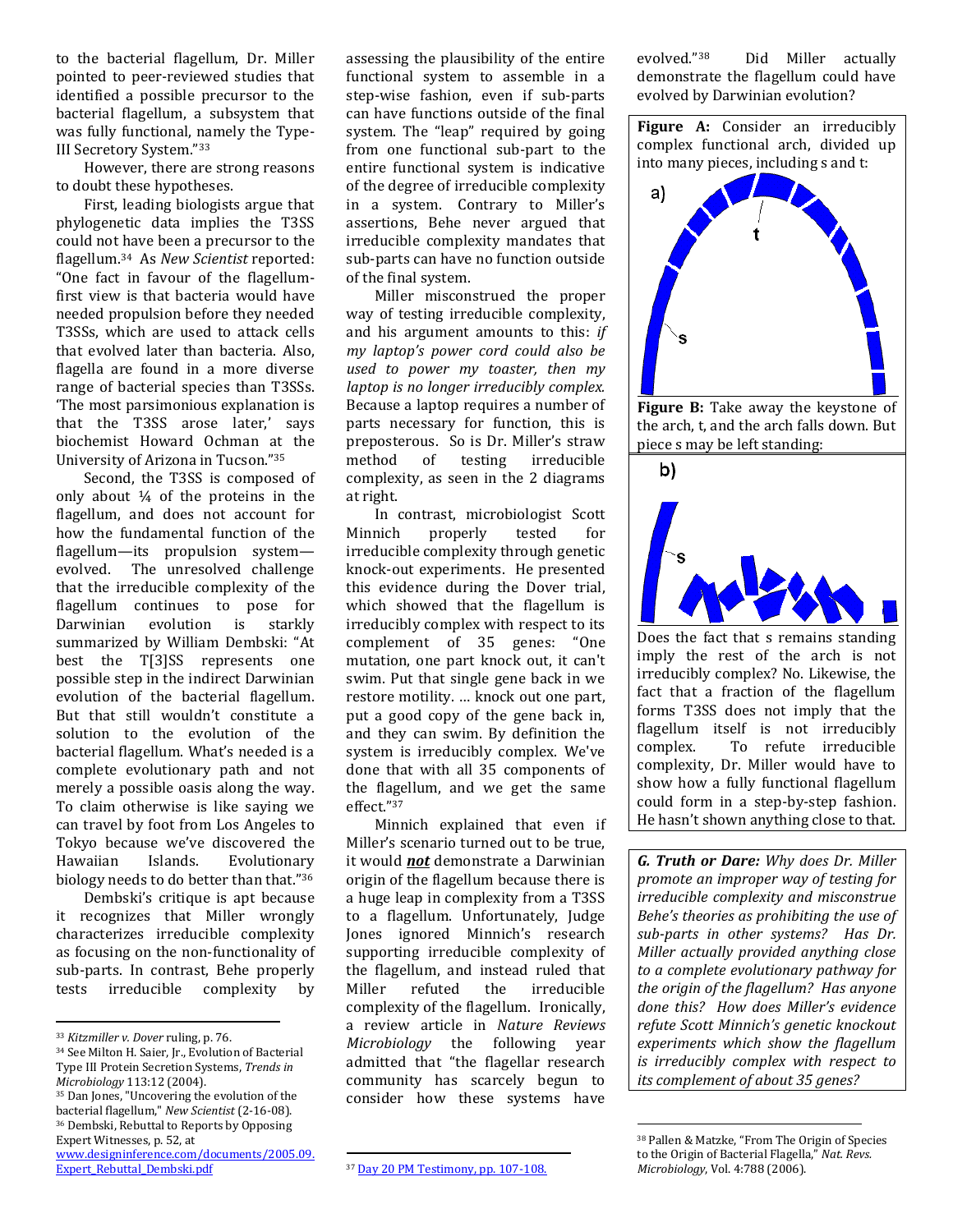# **VI. Misrepresenting Behe's Arguments for the Irreducible Complexity of Blood Clotting**

Another area where Ken Miller misrepresents irreducible complexity is the blood clotting cascade. With the flagellum, Miller took a shortcut by arguing that if a few parts can do something else, irreducible complexity is refuted. With the blood clotting cascade, Miller claims that if blood clotting works without parts that Behe doesn't claim in *Darwin's Black Box* are part of the irreducibly complex core of the system, then blood clotting isn't irreducibly complex. Not only is Miller's objection fallacious, but it misrepresents Michael Behe's arguments.

Roughly speaking, there are three "prongs" to the blood clotting cascade: two pathways which initiate the cascade (the extrinsic and instrinsic pathways) and the cascade itself, which forms the clot. These prongs are illustrated in the diagram below:



Simply put, in *Darwin's Black Box*, Michael Behe makes it very clear that he only argues for irreducible complexity for the components after the "fork." Behe makes this unmistakably clear, writing: "Leaving aside the system before the fork in the pathway, where some details are less well known, the blood-clotting system fits the definition of irreducible complexity."39 Behe also made this clear at the Dover trial, stating:

"The relative importance of the two [initiation] pathways in living organisms is still rather murky. Many experiments on blood clotting are hard to do. And I go on to explain why they must be murky. And then I continue on the next slide. Because of that uncertainty, I said, let's, leaving aside the system before the fork in the pathway, where some details are less well-known, the blood clotting system fits the definition of irreducible complexity. And I noted that the components of the system beyond the fork in the pathway are fibrinogen, prothrombin, Stuart factor, and proaccelerin. So I was focusing on a particular part of the pathway, as I tried to make clear in *Darwin's Black Box*. If we could go to the next slide. Those components that I was focusing on are down here at the lower parts of the pathway. And I also circled here, for illustration, the extrinsic pathway. It turns out that the pathway can be activated by either one of two directions. **And so I concentrated on the parts that were close to the common point after the fork.** So if you could, I think, advance one slide. If you concentrate on those components, a number of those components are ones which have been experimentally knocked out such as fibrinogen, prothrombin, and tissue factor. And if we go to the next slide, I have red arrows pointing to those components. And you see that they all fall in the area of the blood clotting cascade that I was specifically restricting my arguments to. And if you knock out those components, in fact, the blood clotting cascade is broken. So my discussion of irreducible complexity was, I tried to be precise, and my argument, my argument is experimentally supported."<sup>40</sup>

Ken Miller's response is that certain vertebrates—such as the puffer fish or certain cetaceans—lack components *of the intrinsic pathway* (such as blood clotting factors XI, XII, and XIIa), and their blood still clots. The problem for Miller is that all of the components he cites are *before the fork*. Since Behe made it clear in *Darwin's Black Box* that his argument for irreducible complexity only applied to components of the blood clotting cascade *after the fork*, it's an open and shut case that Miller has not refuted Behe's arguments.

It's this simple: Miller tested for irreducible complexity in components that Behe doesn't argue are irreducibly complex, as he makes clear in *Darwin's Black Box*. Miller also blatantly misquotes Behe in *Only a Theory* on this point, misrepresenting Behe's arguments as if they apply to the

intrinsic pathway. For details on this matter, see:

*Kenneth Miller, Michael Behe, and the Irreducible Complexity of the Blood-Clotting Cascade Saga* at http://www.discovery.org/a/14081

*H. Truth or Dare: Why does Dr. Miller misrepresent Michael Behe's arguments in* Darwin's Black Box *as requiring that the intrinsic pathway is part of the irreducibly complex core of the blood clotting cascade? Why doesn't Miller critique Behe's actual arguments in*  Darwin's Black Box *rather than misrepresenting them?* 

# **VII. Ken Miller and the Evolution of the Immune System: "Not Good Enough"?**

A final area where Ken Miller misrepresents Behe's arguments is regarding the origin of the immune system. In *Only a Theory*, Miller claims that when the plaintiffs' attorneys at the Dover trial did a literature-dump bluff on Behe during crossexamination—placing before him over 50 papers and nearly a dozen books purportedly explaining the evolution of the immune system—that Behe said that they were "not 'good enough.'" Miller even goes so far as to characterize Behe's response as follows: "Even when presented with every opportunity to make their case, the defenders of design resorted to little more than saying 'It's not good enough for me' in the face of overwhelming evidence for evolution."41 What did Behe really say?

If by overwhelming evidence for "evolution," Miller meant neo-Darwinian evolution, where random mutation and natural selection are the driving force generating biological complexity in an adaptive, step-bystep fashion, then Behe is on quite firm ground in doubting Miller's assertion of "overwhelming" evidence for the evolution of the immune system. Behe knew this, and thus stated during his cross examination about the immune system: "In many of [the papers] they're not actually discussing mutation. They're discussing similarities and sequences between parts of the immune system in

l

<sup>39</sup> *Darwin's Black Box*, p. 86 (1996).

l <sup>40</sup> [Day 11 AM testimony, pp. 25-28.](http://www.talkorigins.org/faqs/dover/day11am.html)

 $\overline{a}$ <sup>41</sup> Only a Theory, p. 74 (2008).